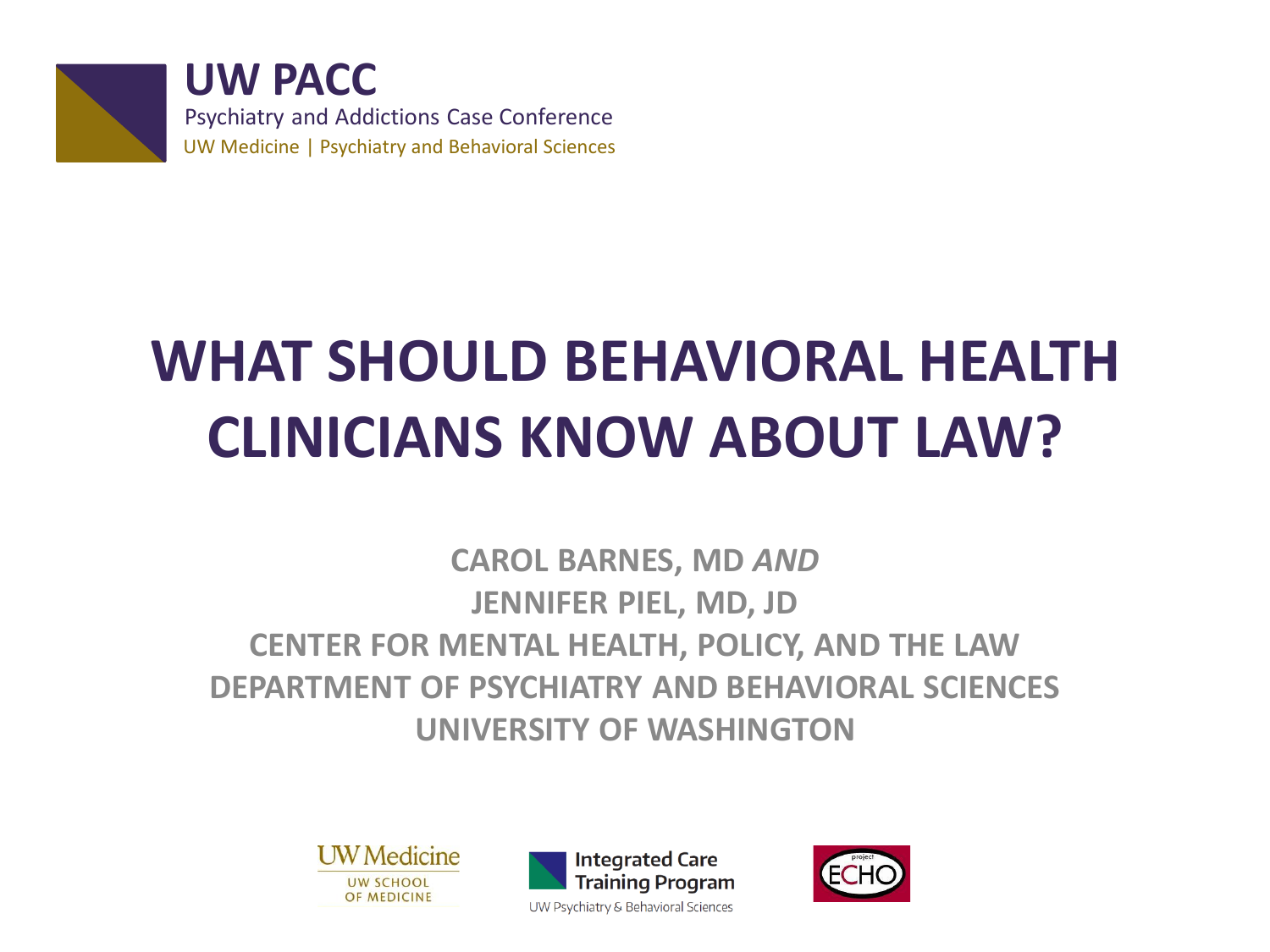#### **SPEAKER DISCLOSURES**

#### $\checkmark$  Any conflicts of interest?

- None

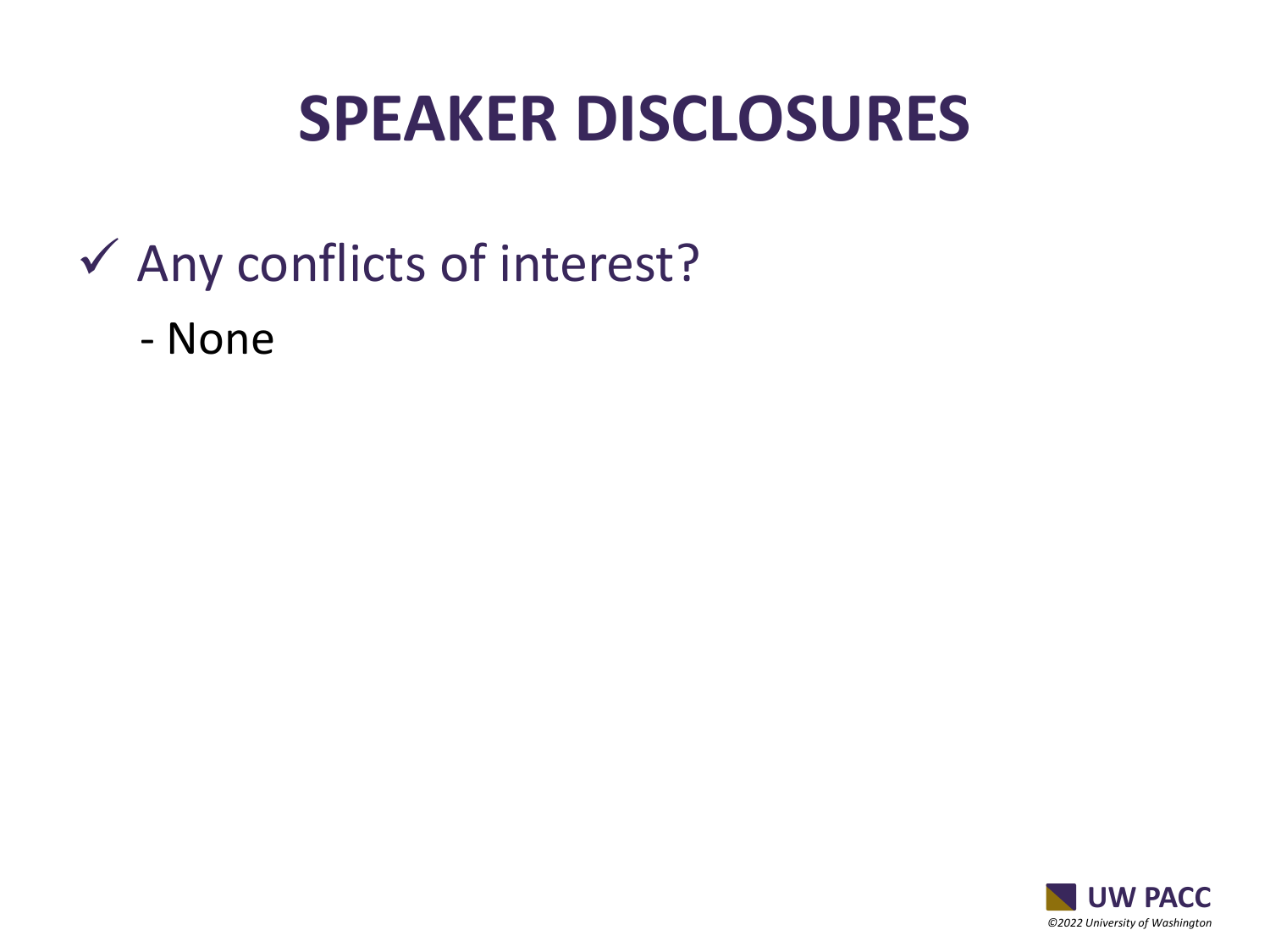## **OBJECTIVES**

- 1. Recognize that clinicians have a professional responsibility to stay informed of relevant legal developments
- 2. Review topics and means to stay informed of relevant law
- 3. Become familiar with basic principles in law (foundation for future talks on law and behavioral health!)

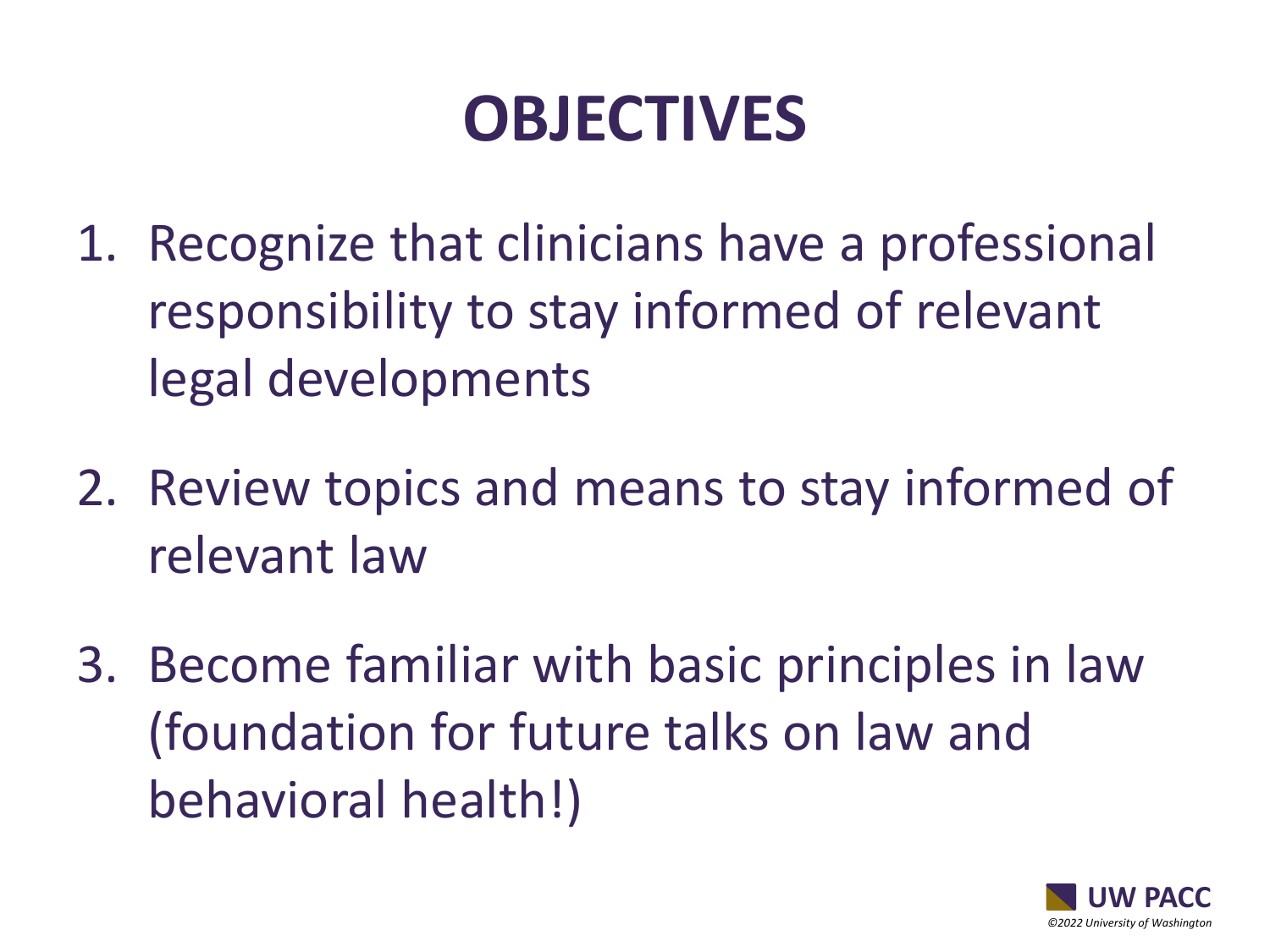#### **SURVEY: ASSESSMENT OF MENTAL HEALTH CLINICIAN'S APPROACH TO LEGAL UPDATES**

• Survey administered to licensed and in-training Washington State Psychiatrists, Psychologists and Social workers

|                                       |                                     | Percentage | N  |
|---------------------------------------|-------------------------------------|------------|----|
| <b>Experience Level</b>               | Training in Psychiatry              | 27.8       | 32 |
|                                       | <b>Training in Social Work</b>      | 0.9        | 1  |
|                                       | Clinical license but not practicing | 5.2        | 6  |
|                                       | Licensed and practicing             | 65.2       | 75 |
|                                       |                                     |            |    |
| Practice Discipline of Those Licensed | Psychiatry                          | 65.4       | 53 |
|                                       | Psychology                          | 23.5       | 19 |
|                                       | Social Work                         | 11.1       | 9  |
|                                       |                                     |            |    |
| <b>Years in Practice</b>              | 0-5 years                           | 23         | 17 |
|                                       | 6-10 years                          | 17.6       | 13 |
|                                       | $11-20$ years                       | 24.3       | 18 |
|                                       | 21 years or more                    | 35.1       | 26 |

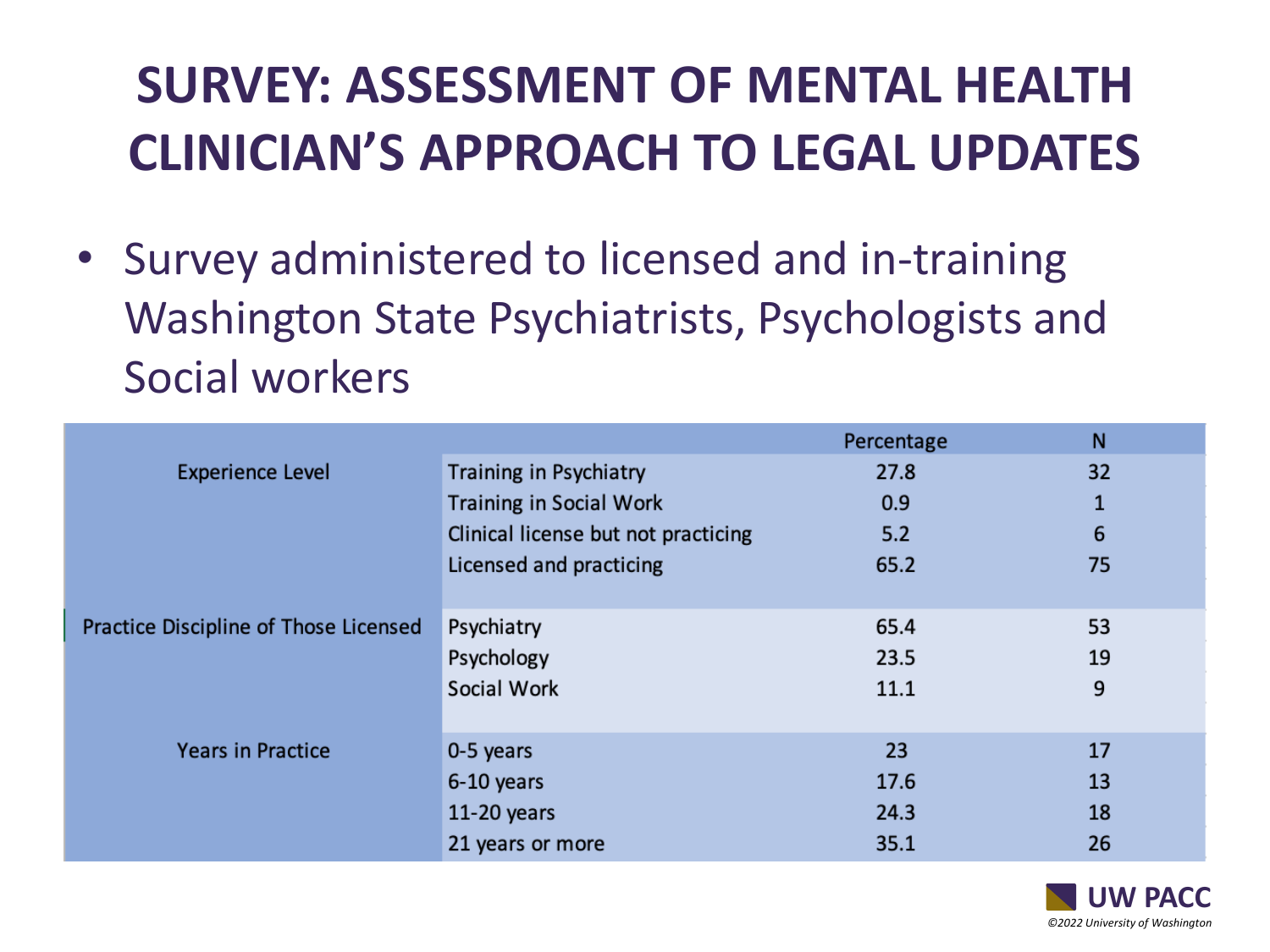## **SURVEY FINDINGS**

BARNES AND PIEL (AAPL NEWSLETTER, 2022)

**Percentage of Respondents Who Seek Out Legal Updates**



 $\blacksquare$  Those who do not  $\blacksquare$  Those who do

#### **Percentage of Respondents Aware of Recent ITA Law Changes**



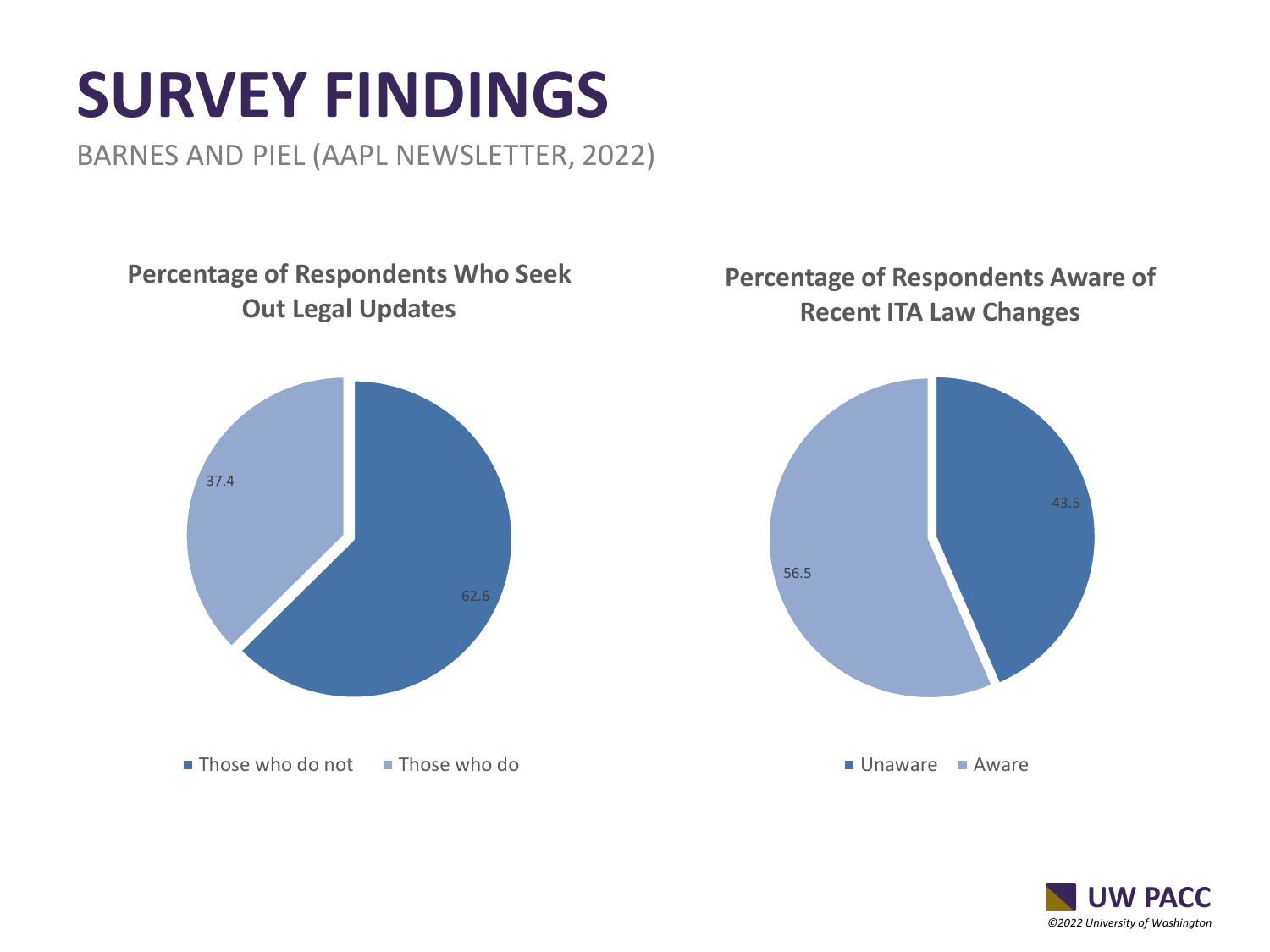## **SOURCES FOR LEGAL UPDATES**

- **Professional Health Society (i.e. WSMA)**
- **Employer**
- Washington State Legislature Website
- Local Clinical Expert
- News Report
- Professional Legal Organization
- Behavioral Health Advocacy Group (i.e. NAMI)
- Google Search
- Legal Case Database

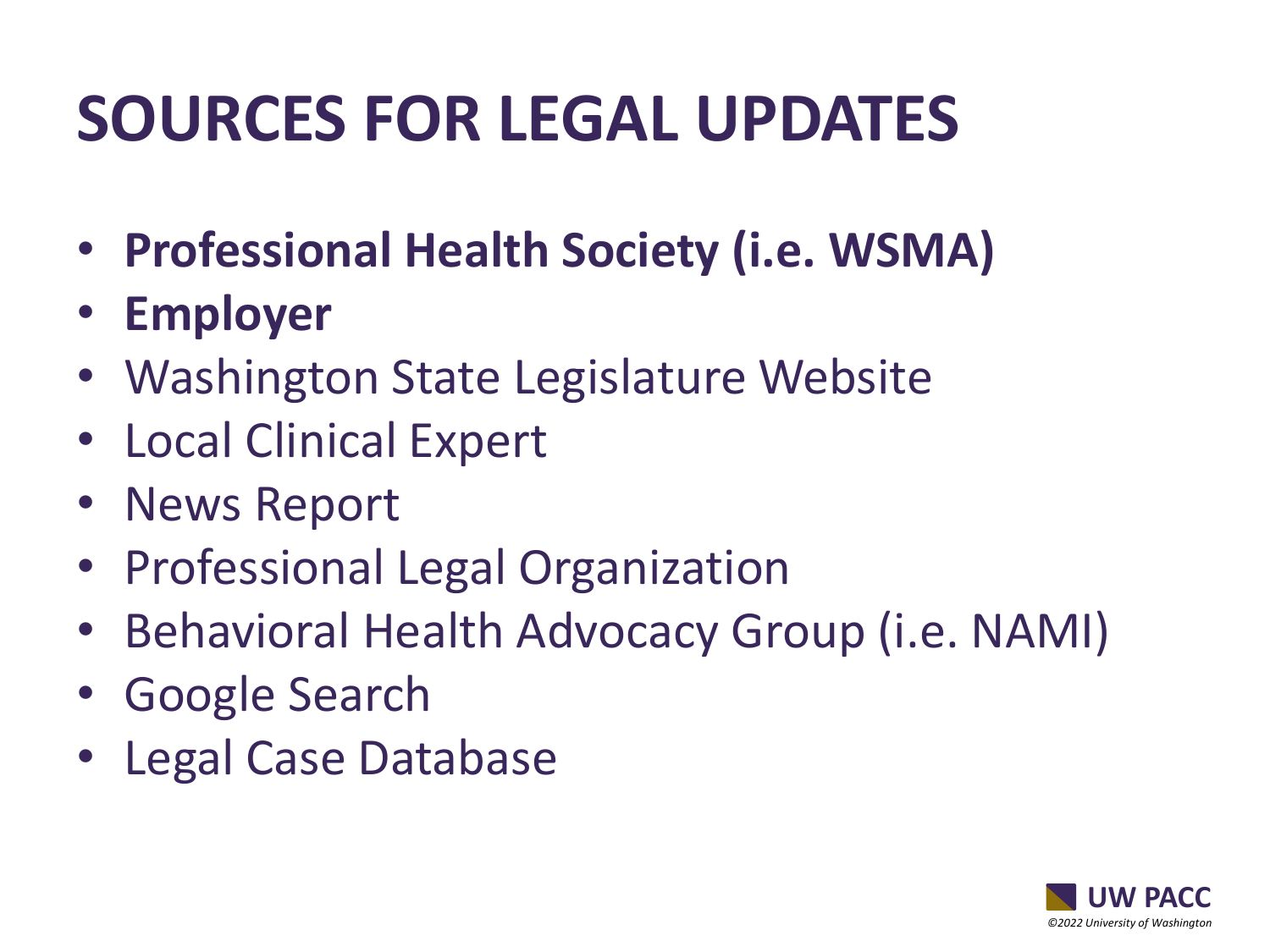## **DESIRED RESOURCES**

- Centralized
	- Digital Newsletter
	- Specialized Website
	- Web Based Lecture on Demand
	- Grand Rounds/Lecture
	- Listserv
	- Online Conference
	- Question Answer Session
	- Mailed Newsletter

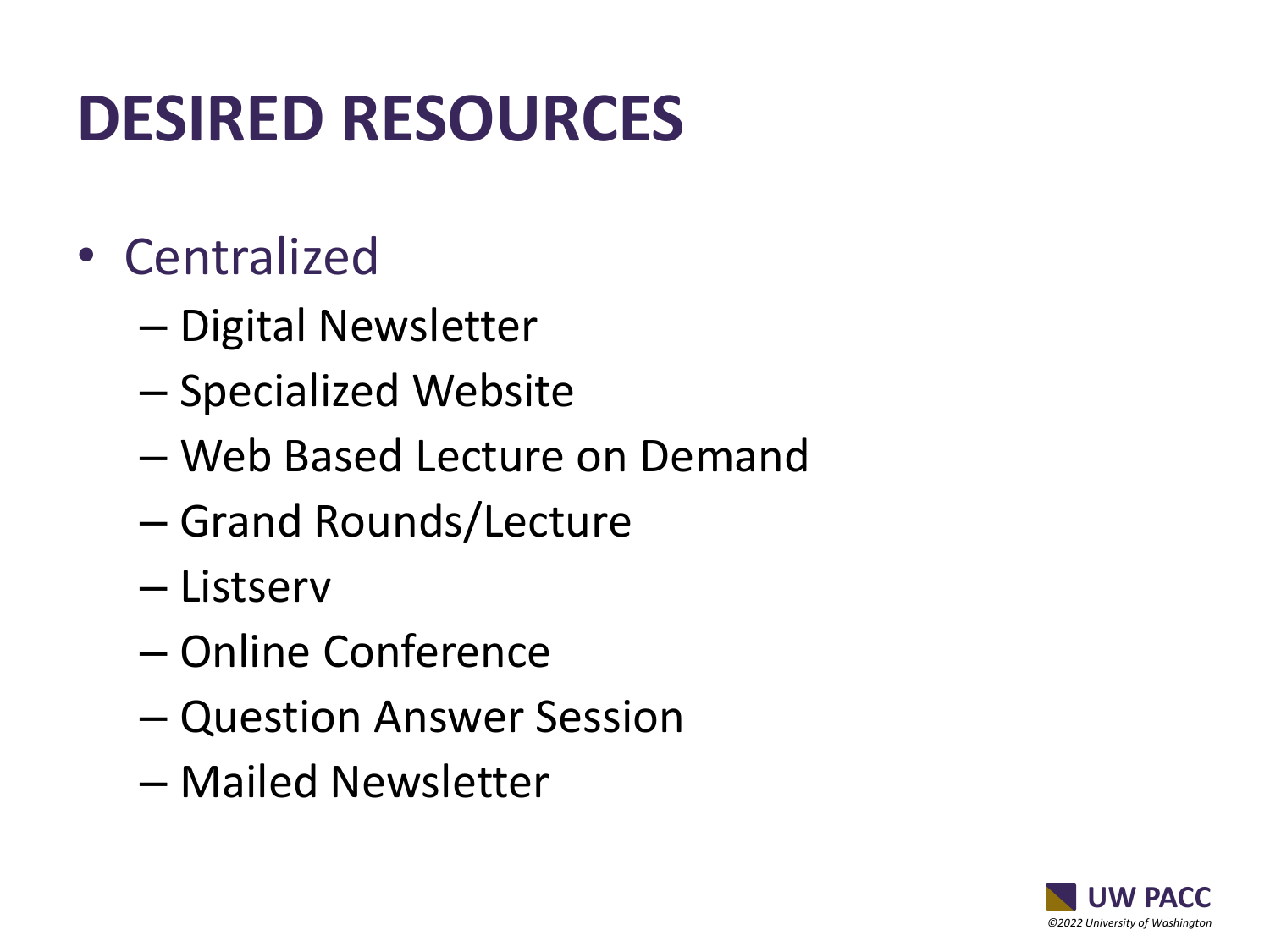### **FUTURE EDUCATIONAL TOPICS OF INTEREST**

- A. Duty to Warn/Protect
- B. Regulation of tele-mental health services
- C. Malpractice
- D. Civil Commitment
- E. Firearm rights for persons with mental illness
- F. Informed consent/refusal
- G. Involuntary administration of medications
- H. Guardianship/conservatorship
- I. Professional Licensure/Discipline
- J. Disability
- K. Criminal Responsibility
- Competency to Stand trial

#### *What else?*

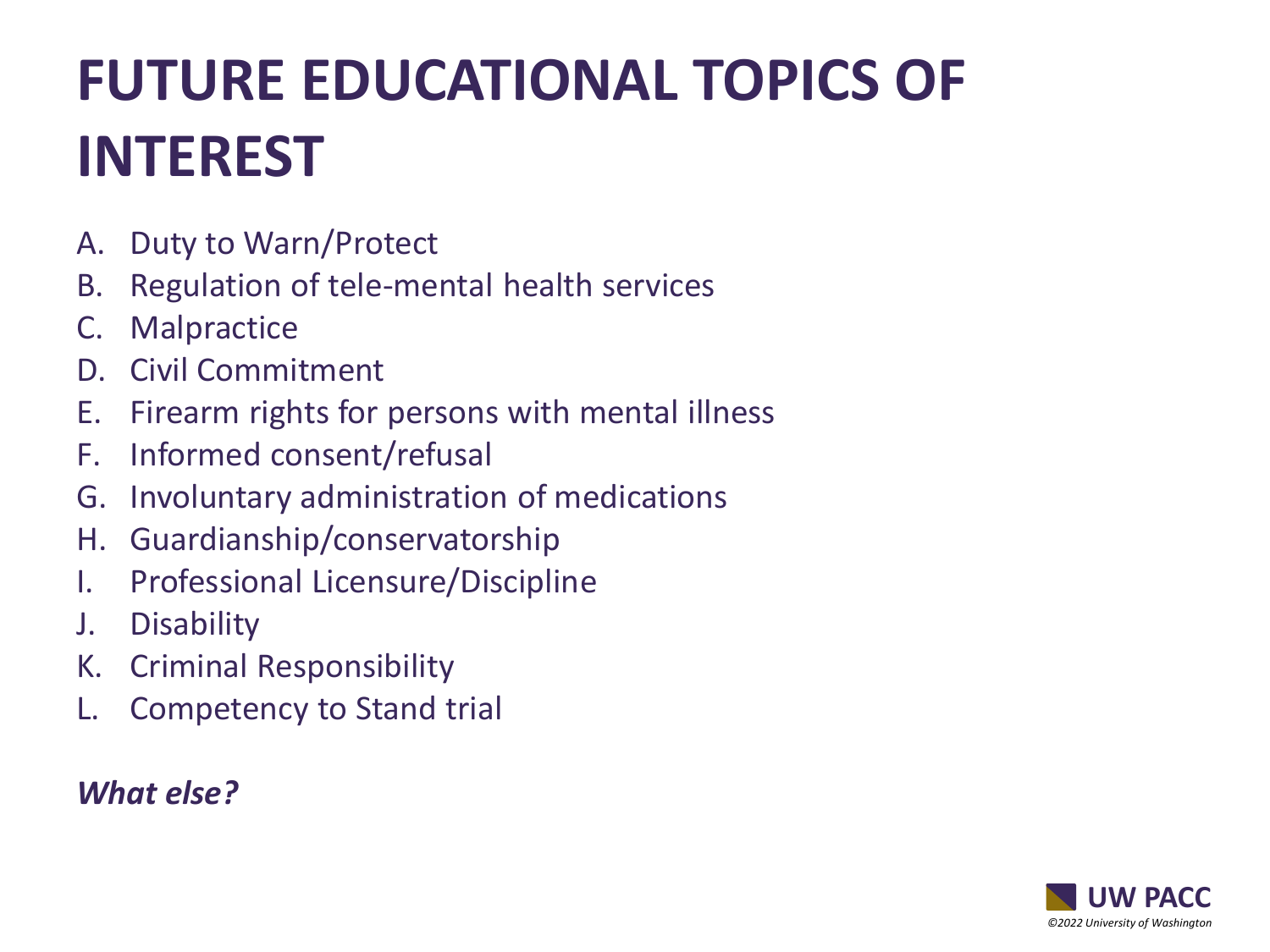## **POTENTIAL CONSEQUENCES**

- Legal Actions
- Administrative Actions
	- State licensure
	- Clinical privileges
	- Professional societies



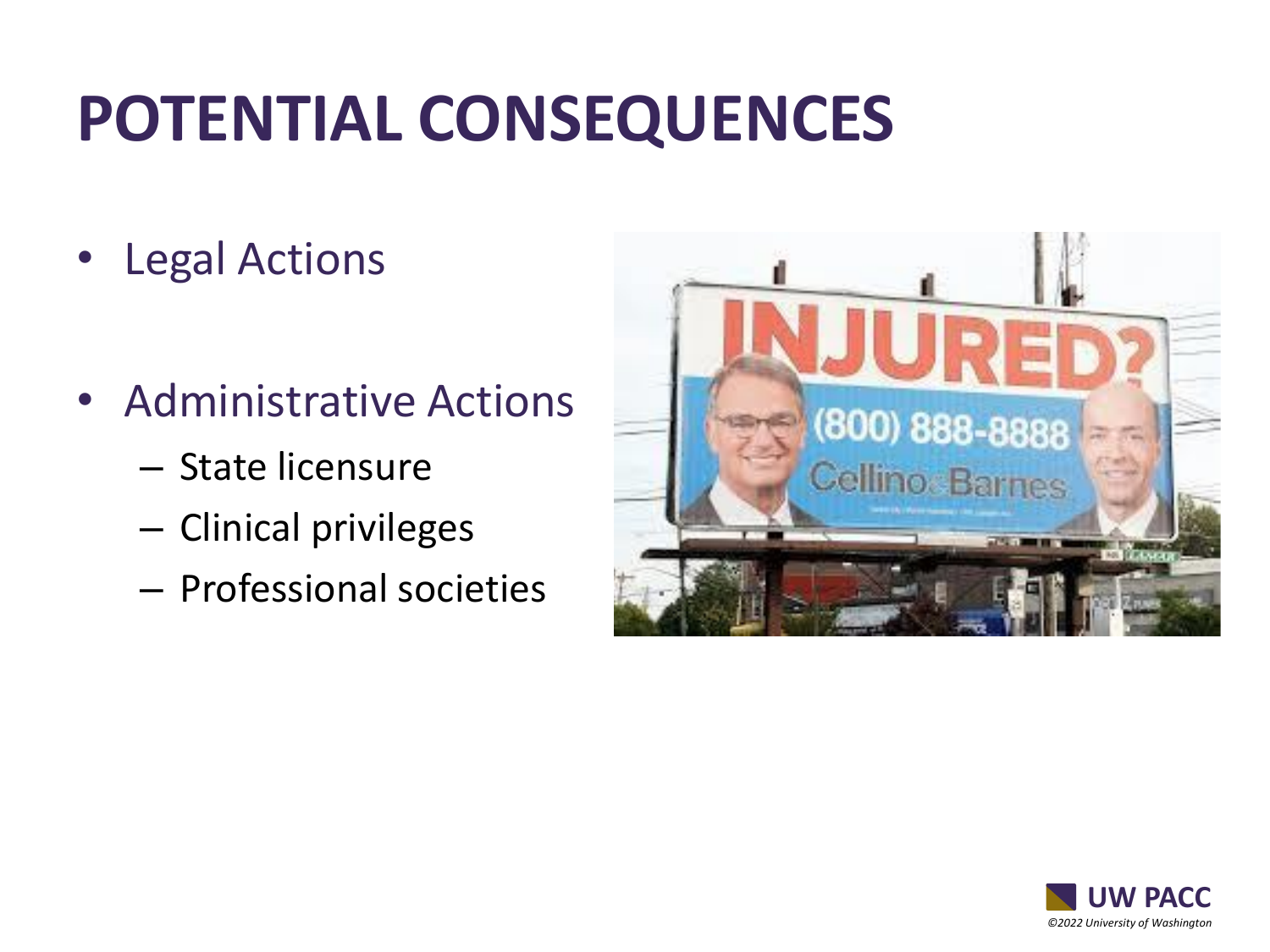### **WHY DO BEHAVIORAL HEALTH CLINICIANS GET SUED?**

- Suicide/attempted suicide
- Incorrect treatment
- Failure to protect third party
- Breach of confidentiality
- Lack of informed consent
- Unnecessary commitment
- Abandonment
- Boundary violations
- Improper supervision

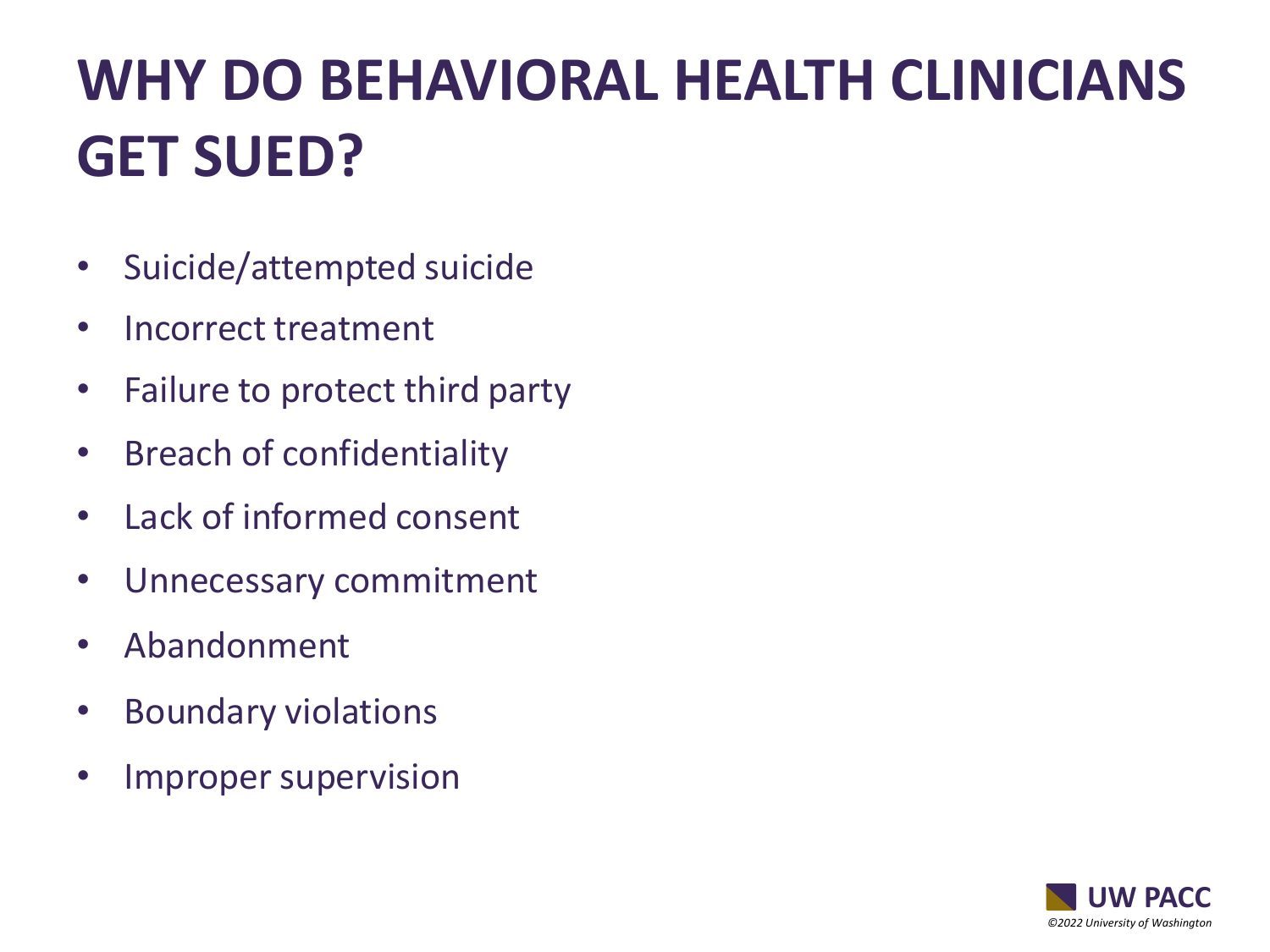# **TORT LAW**

- Tort a civil wrong
- Remedy purpose is to make the injured party whole
- Intentional torts
	- Battery
	- False imprisonment
	- Sex with patient
	- Defamation of character
- Unintentional torts
	- Failure to exercise a reasonable standard of care

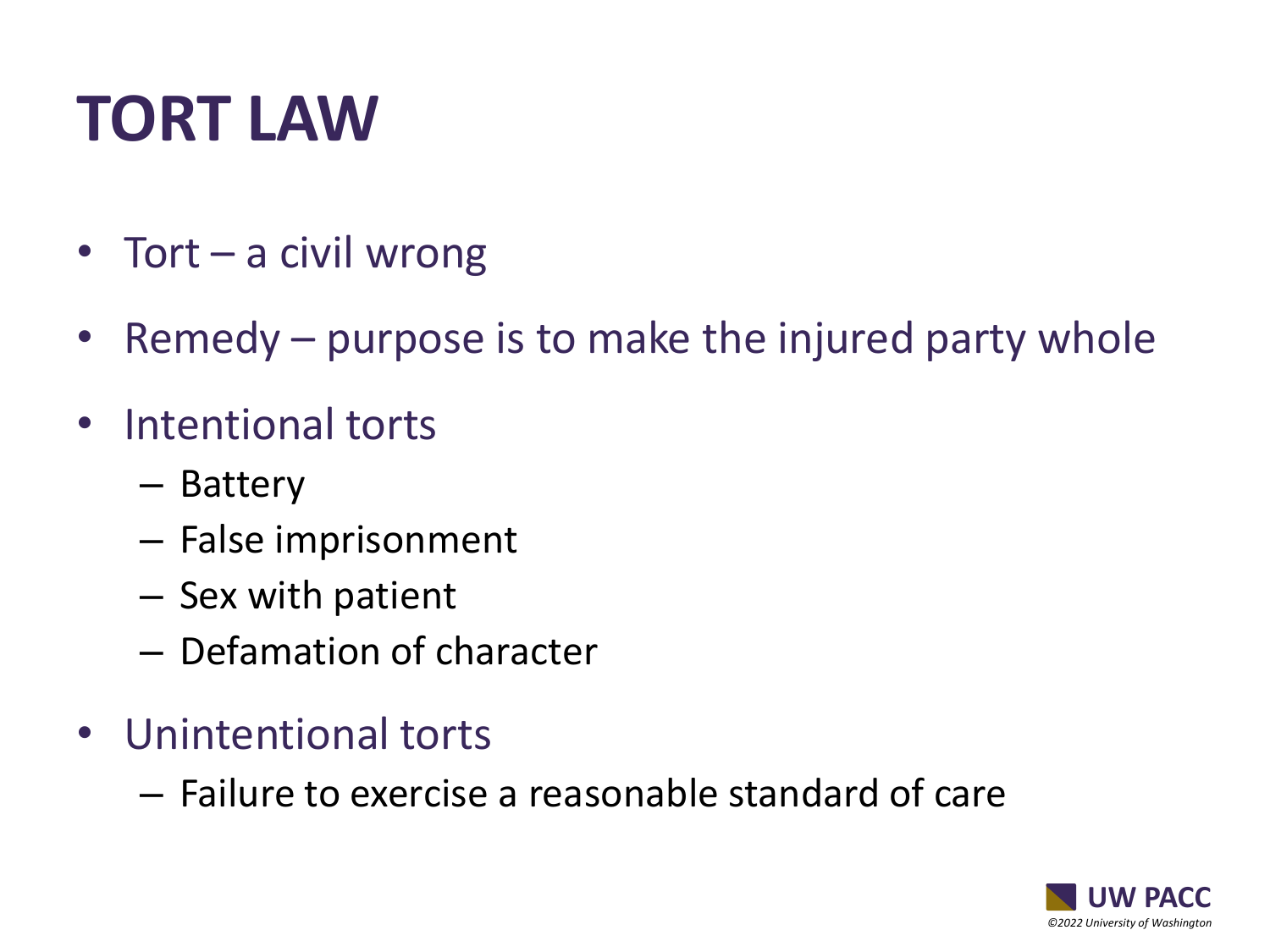### **LIABILITY SCHEME**



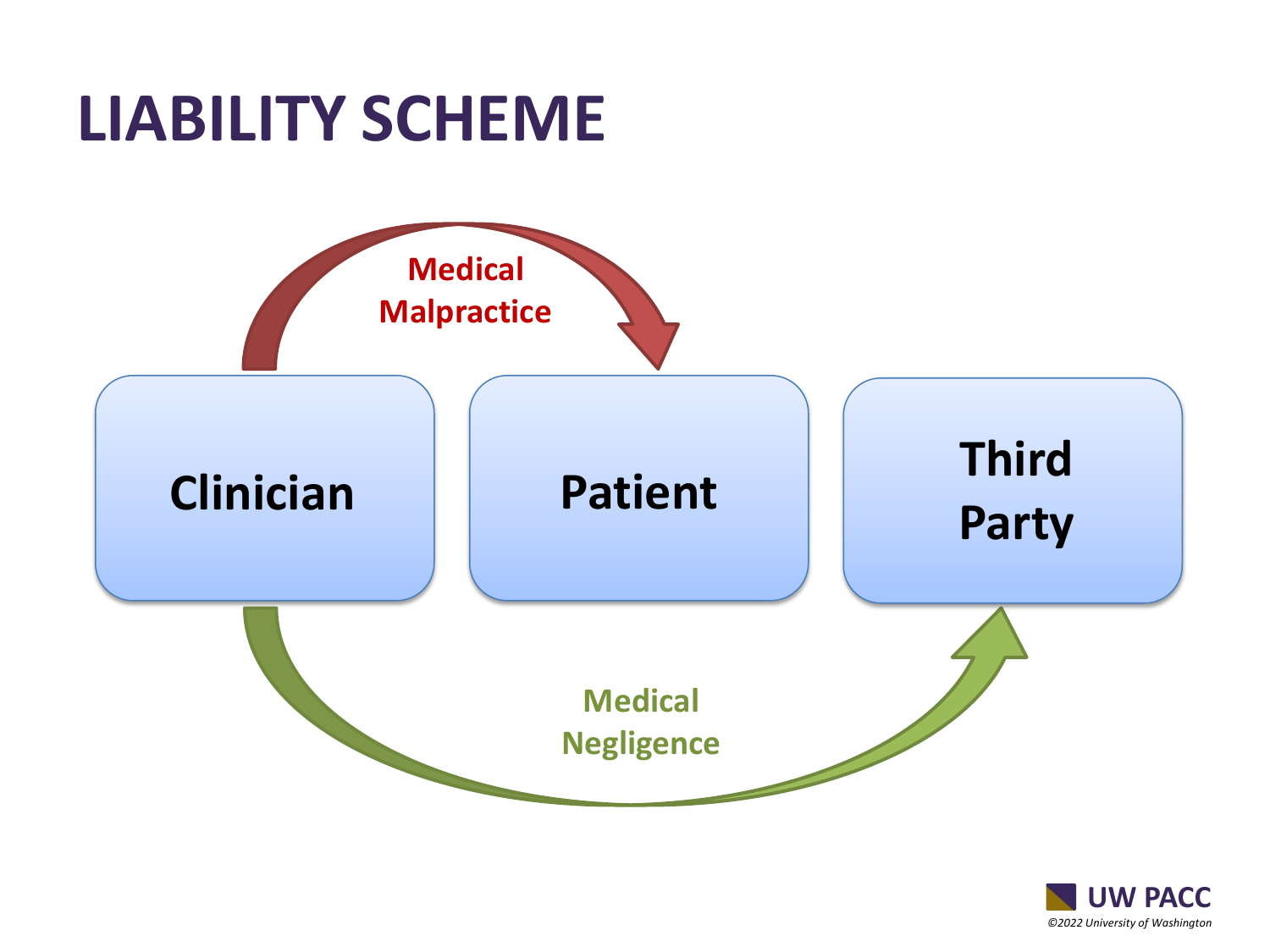## **MALPRACTICE ELEMENTS**

- Duties a clinician owes to a patient
- Action in negligence
	- Duty of care
	- Dereliction of duty
	- Direct causation
	- Damages

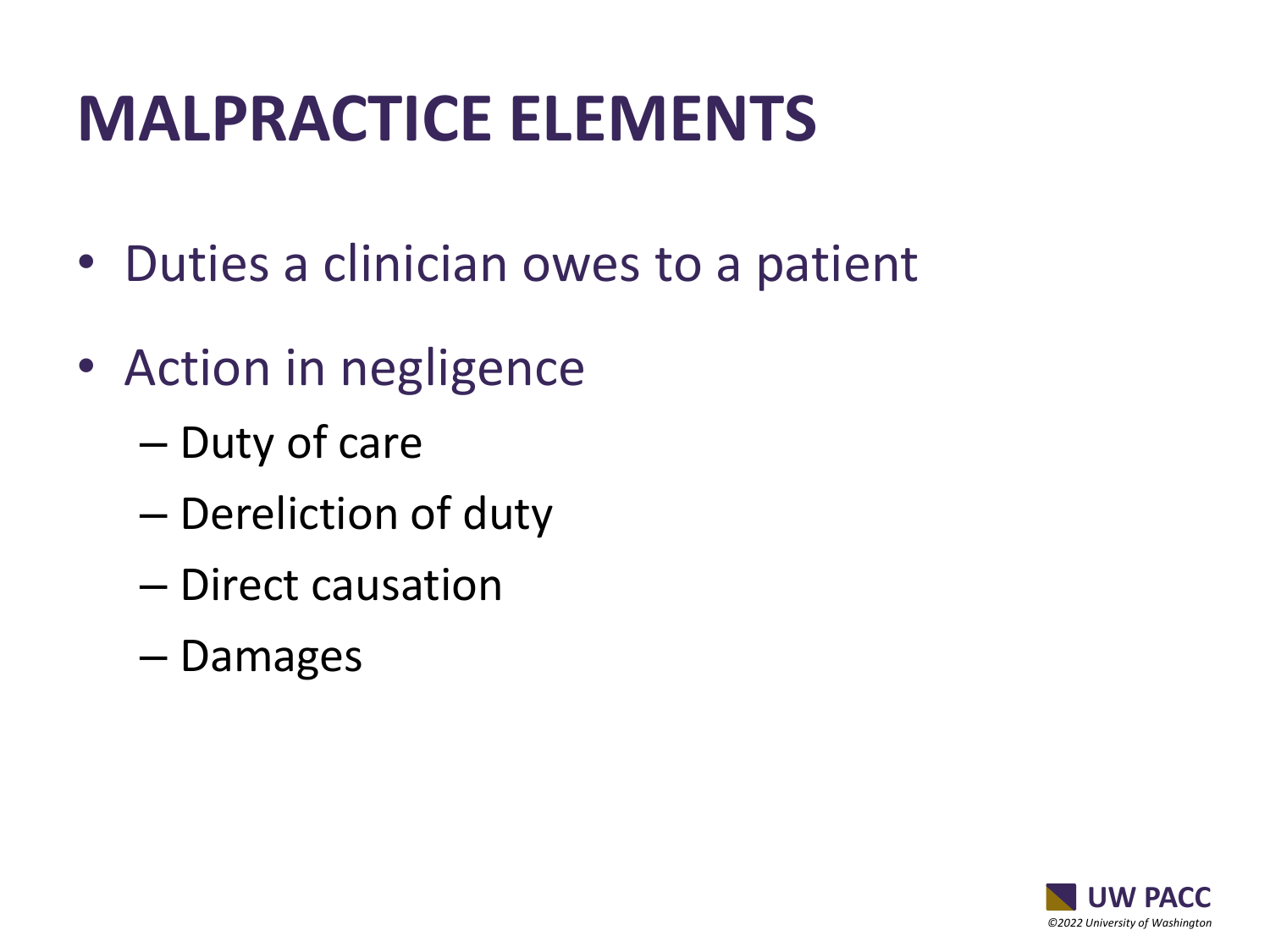## **MEDICAL NEGLIGENCE**

• Duties a clinician owes a third party due to a relationship with a patient

- Duty to protect third party from violent acts of clinician's patient
	- Special relationship between provider and patient
	- Foreseeable victims
	- Dangerous propensities

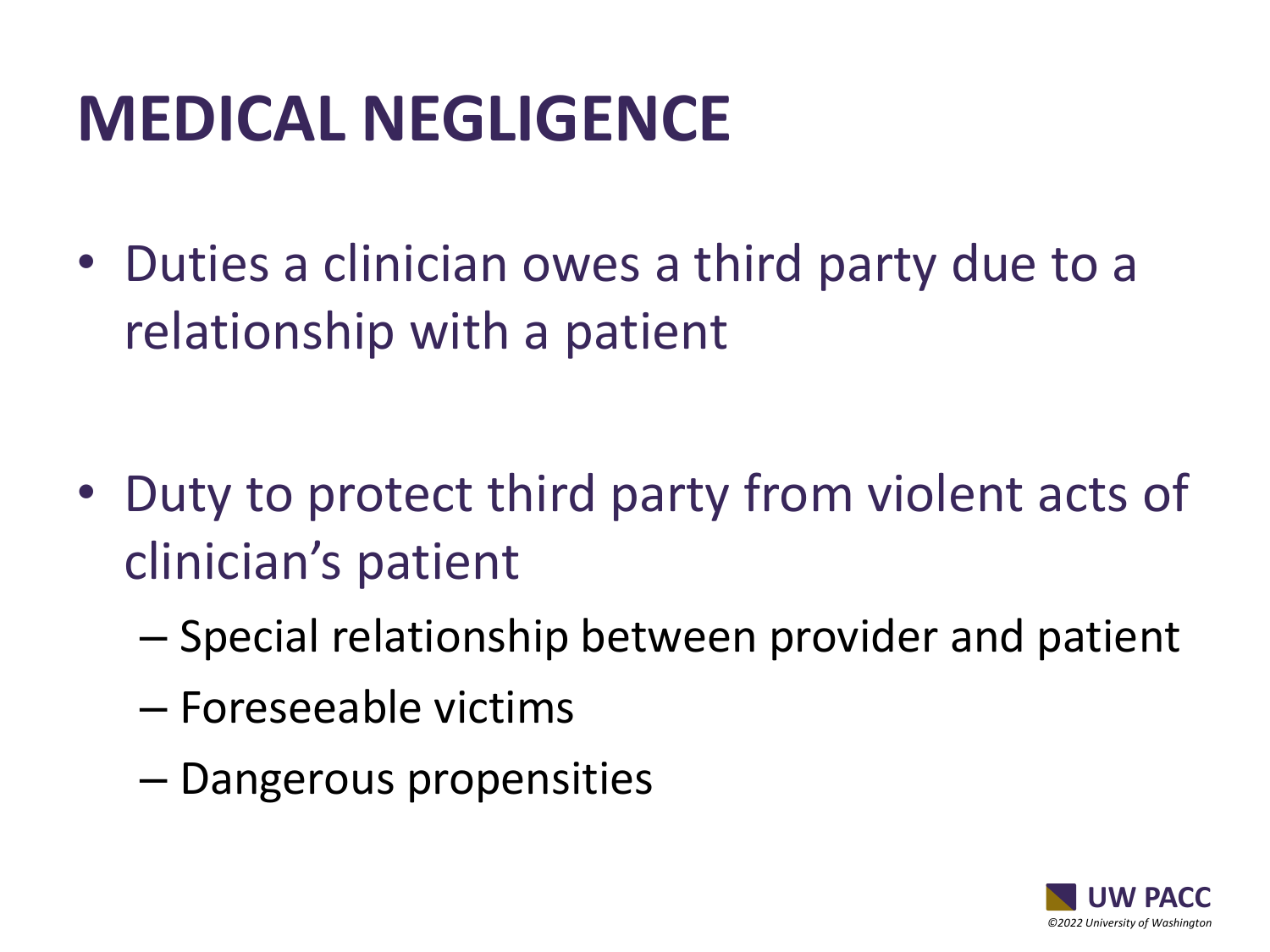## **EXPERT CONSIDERATIONS**

- Whether clinician fell below the standard of care
- Whether actions (or failures) "caused" injury
	- "But for"
	- Foreseeable
- Foreseeability
	- That event (or failure) which, in the natural sequence unaltered by an intervening event is a *substantial factor* in bringing about the injury

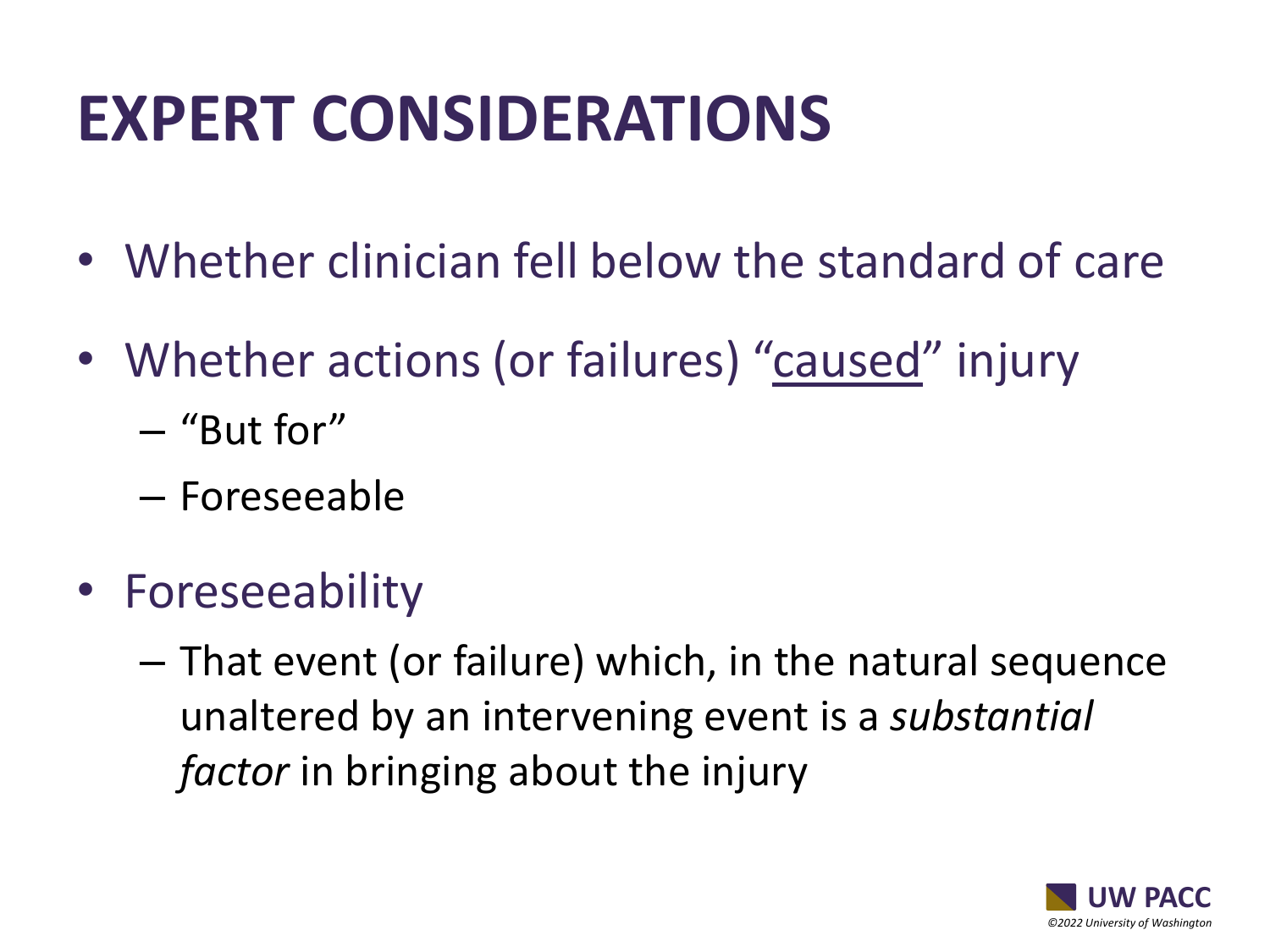## **STANDARD OF CARE (RCW 7.70.040)**

- "The health care provider failed to exercise that degree of care, skill, and learning expected of a reasonably prudent health care provider at that time in the profession or class to which he or she belongs, in the state of Washington, acting in the same or similar circumstances…"
- Modified standard in setting of covid emergency (take into account resources)

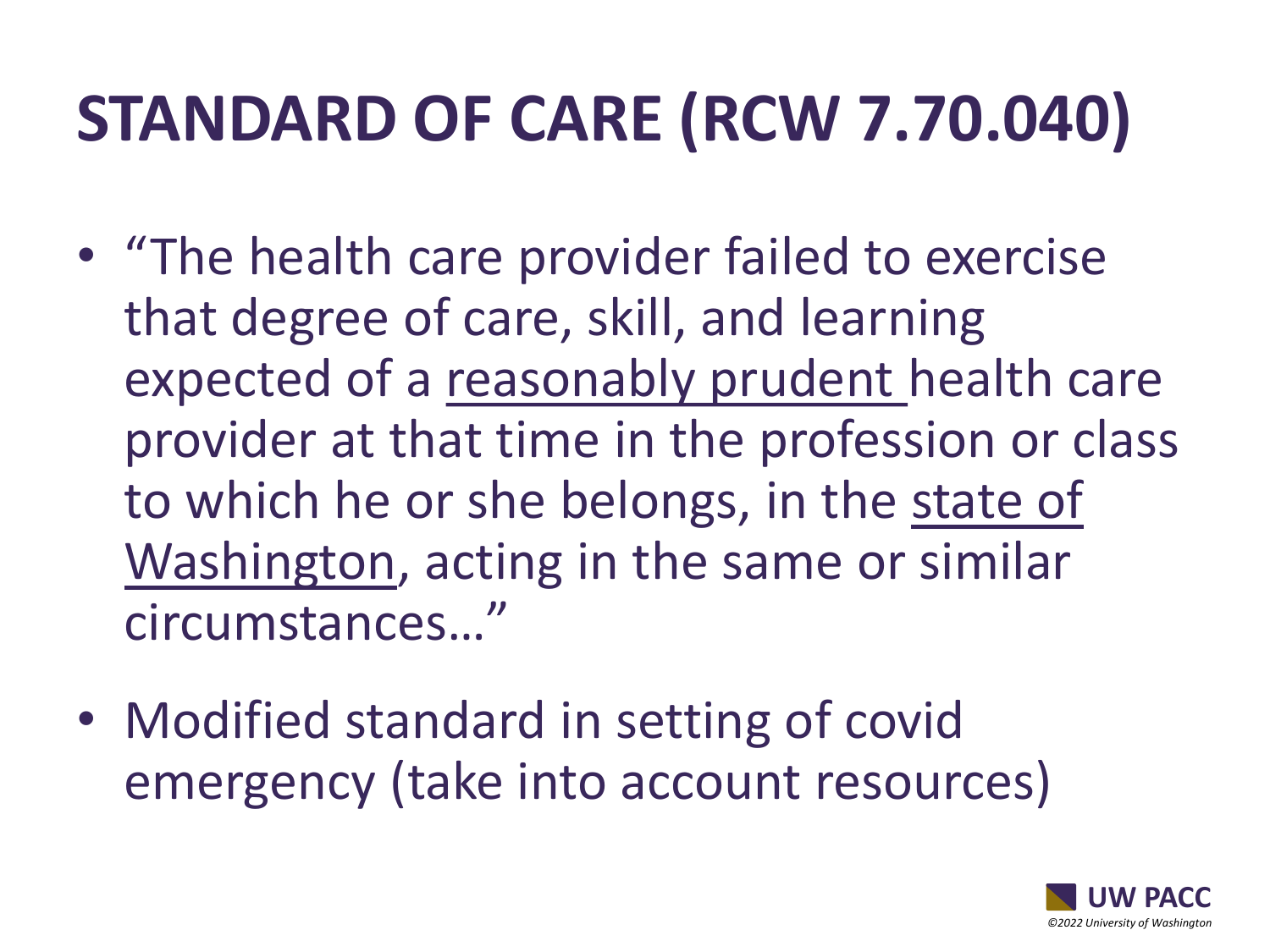# **STANDARD OF CARE**

PIEL AND RESNICK (2017)

- Based on clinical practice, but determined by the law
- Exercise the degree of care that a reasonably prudent provider would exercise in similar circumstances
- Not "best practices" but reasonable and prudent
- Standard is influenced by circumstances and discipline

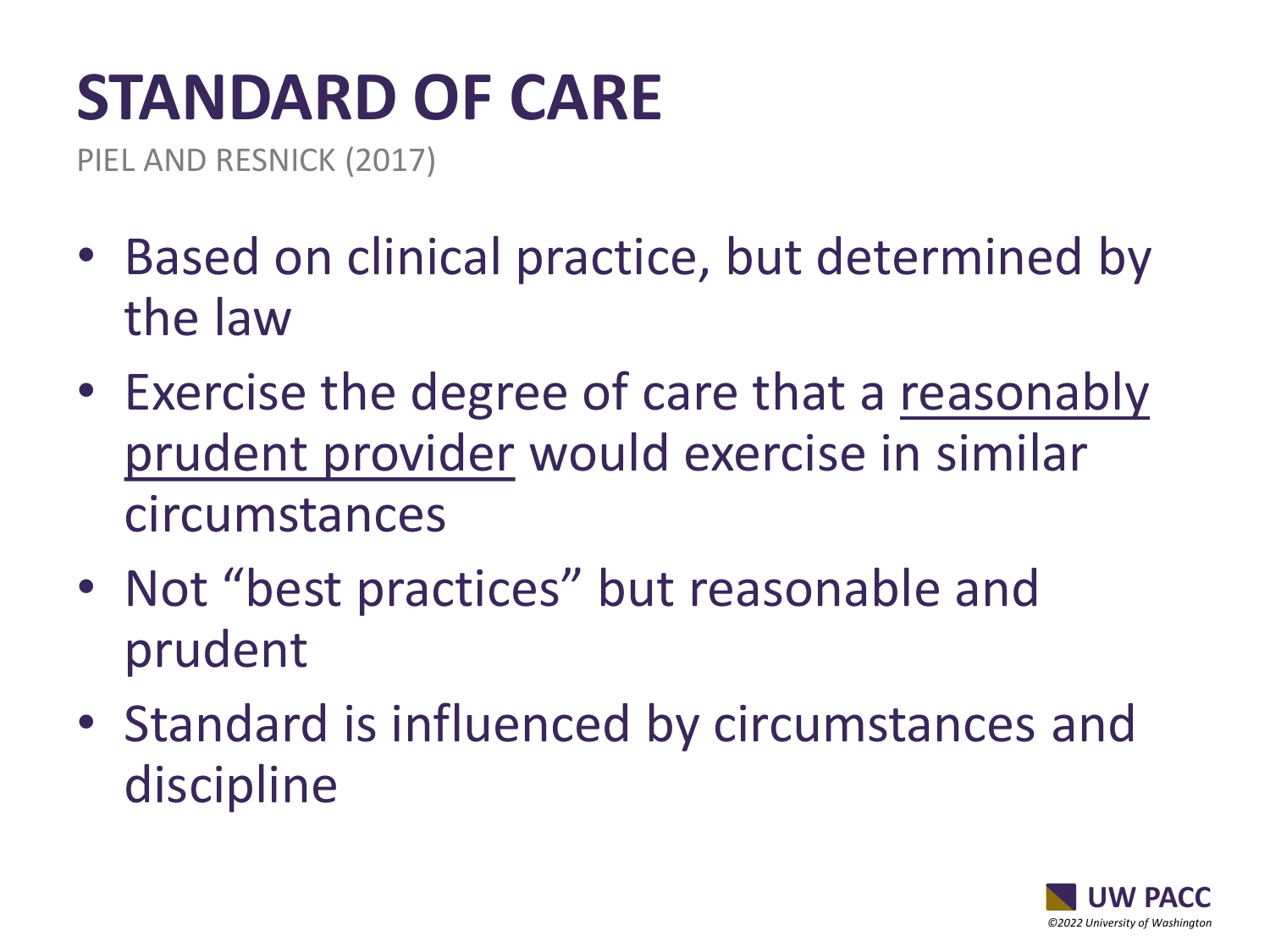## **SUICIDE AND STANDARDS OF CARE**

- Was the suicide risk reasonably identified?
	- Reasonable identification of risk factors
	- Reasonable evaluation of protective factors
	- Use of professionally current assessment methods
- Was the risk reasonably treated/addressed?
	- What did the clinician do after identifying the risk?
	- Appropriateness of treatment plan based on clinical assessment
	- Appropriate monitoring of the patient
	- Modification of plan when indicated

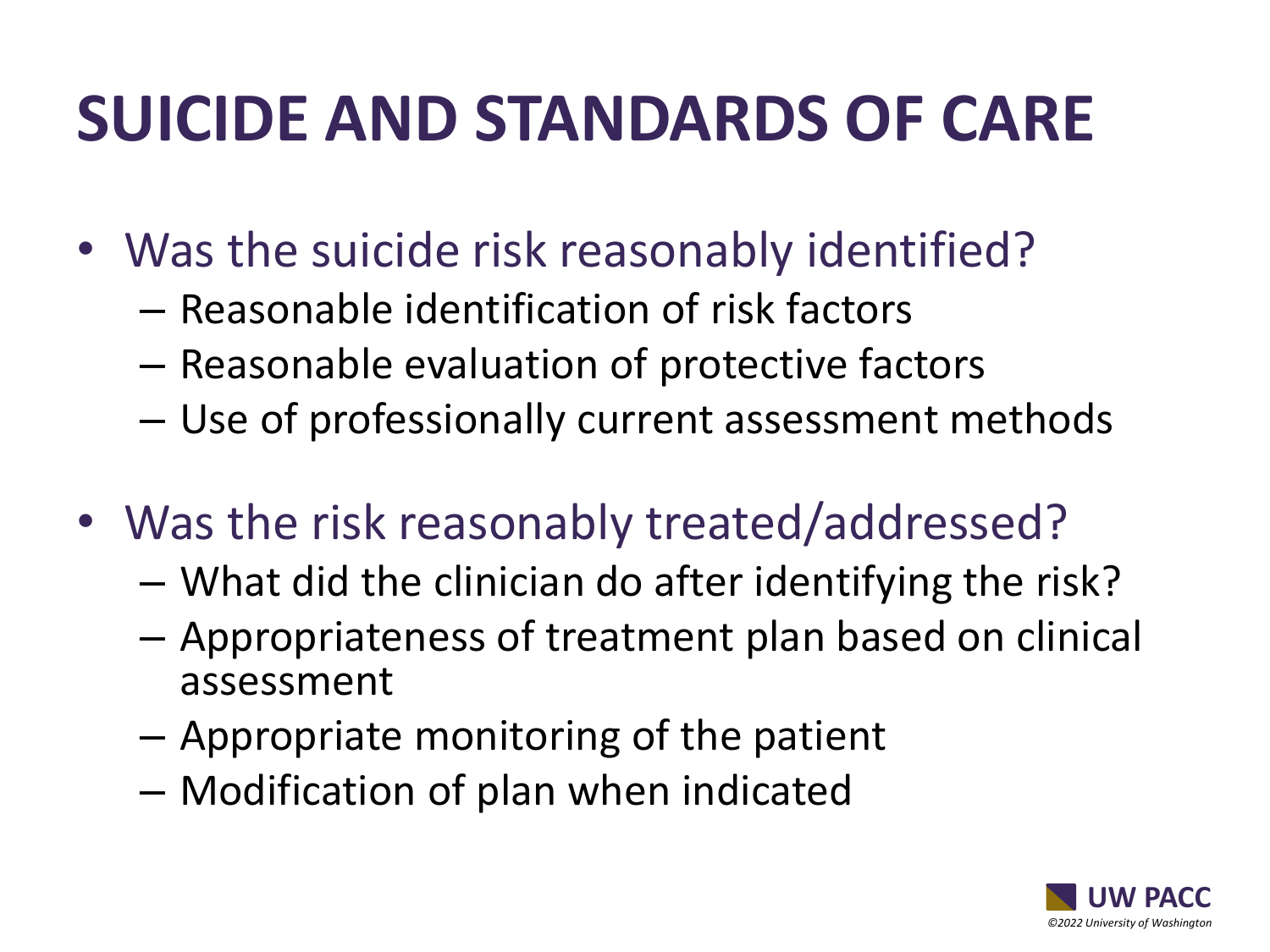## **DETERMINING STANDARD OF CARE**

- Expert testimony
- Law (statutes, case law, regulations) – Examples: ITA statute, Volk v. DeMeerleer
- Guidelines from government agencies (DOH, FDA)
- Authoritative clinical guidelines (professional organizations)
- Learned treatise
- Journal articles
- Research reports
- Facility/organizational policies

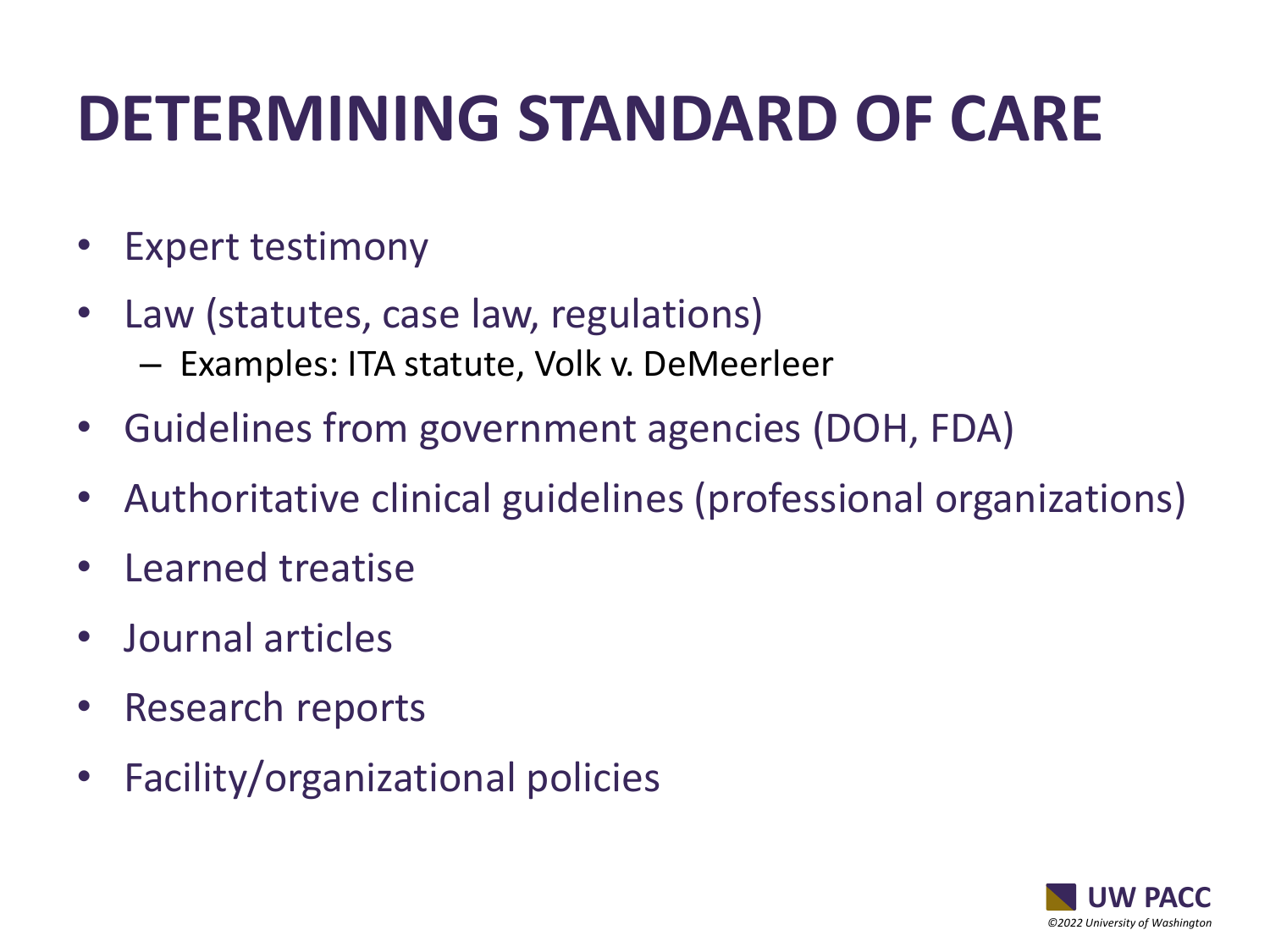# **RISK MITIGATION STRATEGIES**

- Familiarity with legal and professional standards
- Clinical information collection
	- Clinical assessments
	- Collateral information (past records, other people)
	- Studies, consults
- Communicate (patient, family)
- Documentation
	- Contemporaneous with decision-making
	- Document if deviating from usual practice
	- Never alter the medical record; addend if needed
- Consultation
	- Other clinicians
	- Legal/risk management

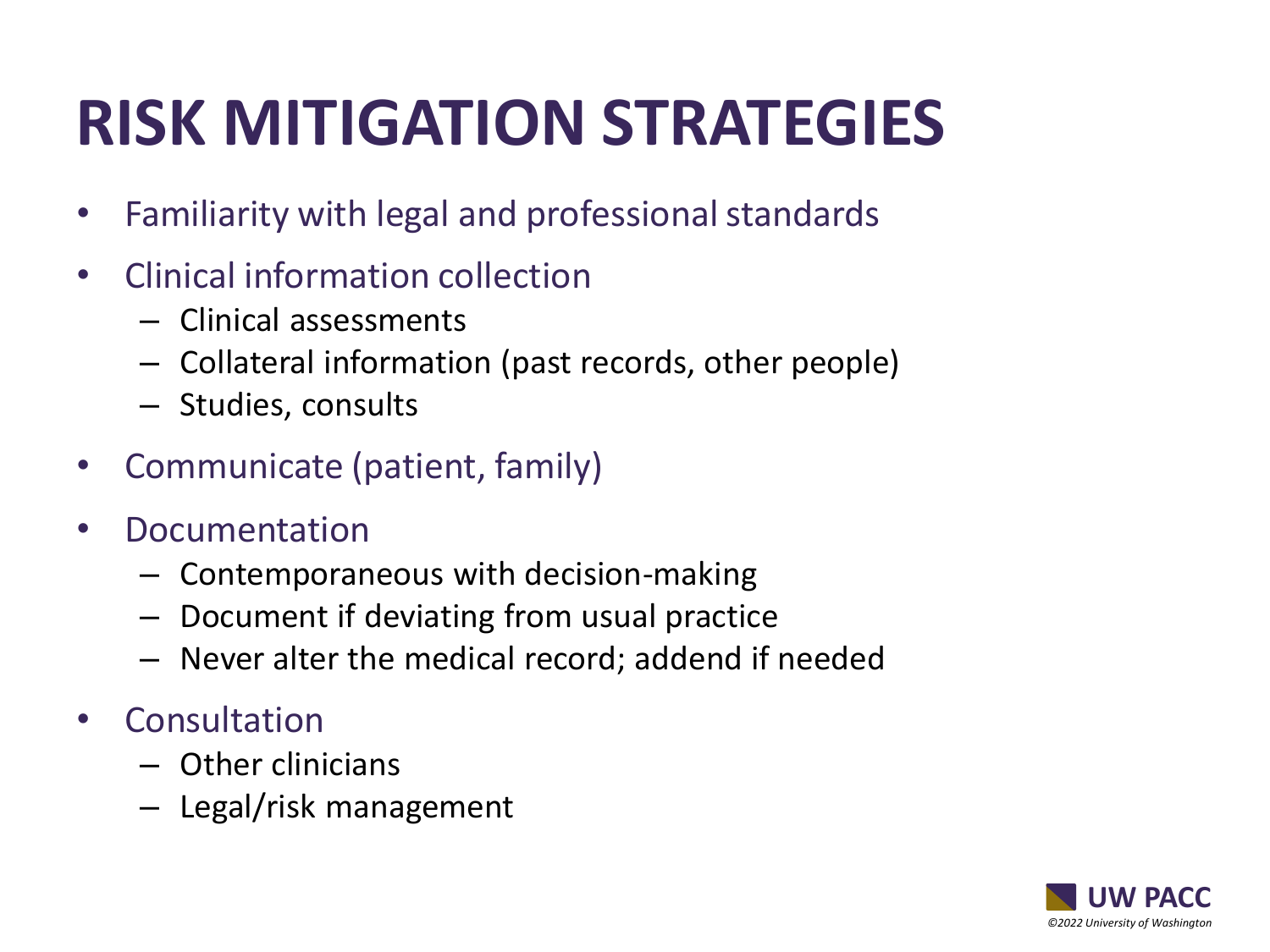## **SUMMARY OF KEY POINTS**

- Familiarity with relevant legal parameters is a professional responsibility
- Not held to perfect prediction
- Court recognize clinical judgment
- Utilize your education, skills, training – Don't relay on attorneys for clinical decisions
- Good clinical care = Best risk management strategy